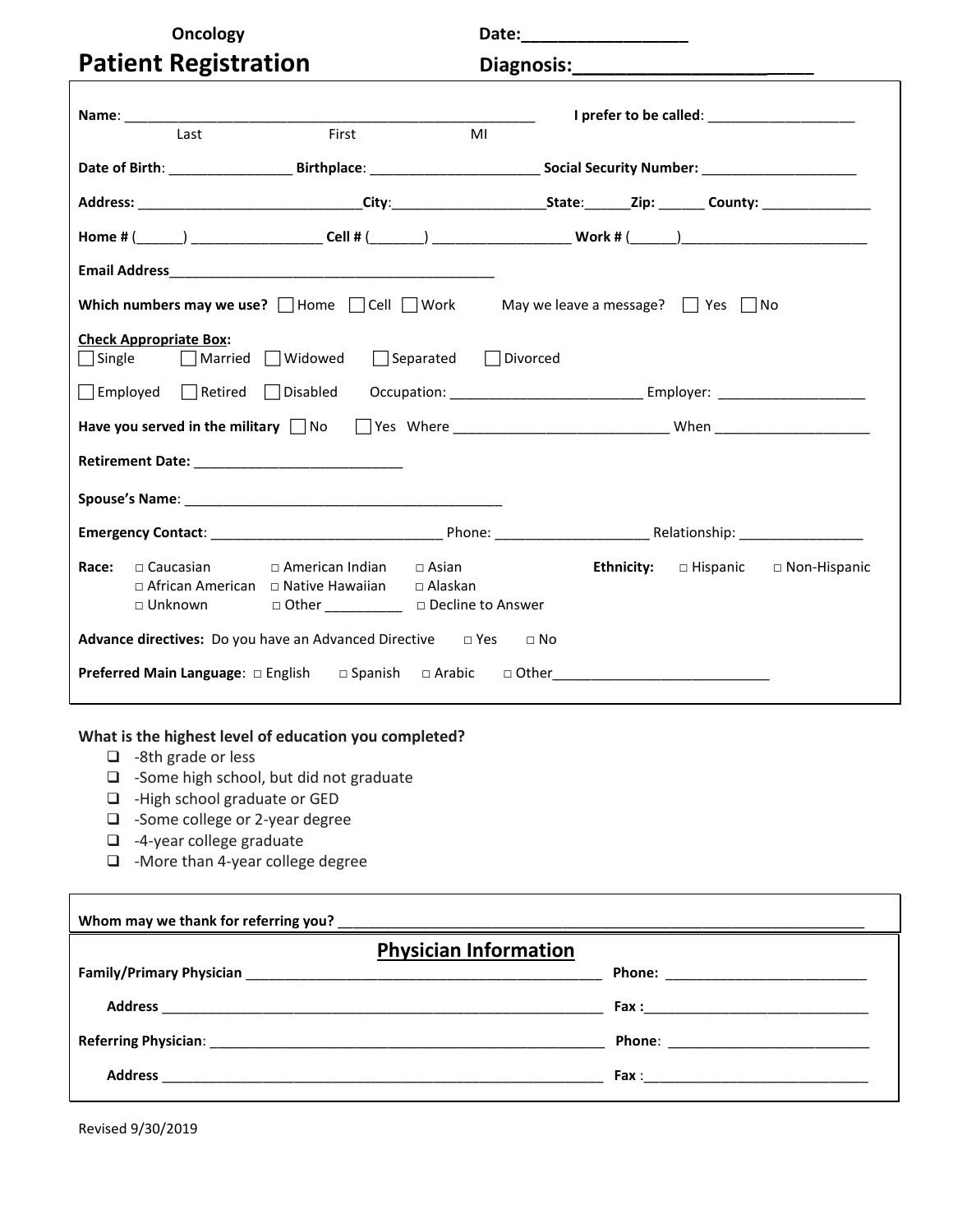|                                                                                             |     |                      | <b>Insurance Information</b>                  |                       |                                      |  |
|---------------------------------------------------------------------------------------------|-----|----------------------|-----------------------------------------------|-----------------------|--------------------------------------|--|
| <b>Primary Insurance</b>                                                                    |     |                      |                                               |                       |                                      |  |
|                                                                                             |     |                      |                                               |                       |                                      |  |
|                                                                                             |     |                      |                                               |                       |                                      |  |
| Relationship to Patient: Self                                                               |     |                      | Spouse Dependent Other                        |                       |                                      |  |
|                                                                                             |     |                      |                                               |                       |                                      |  |
| <b>Secondary Insurance</b>                                                                  |     |                      |                                               |                       |                                      |  |
|                                                                                             |     |                      |                                               |                       |                                      |  |
| Relationship to Patient: Self                                                               |     |                      | Spouse Dependent Other                        |                       |                                      |  |
|                                                                                             |     |                      |                                               |                       |                                      |  |
|                                                                                             |     |                      | <b>New Patient History</b>                    |                       |                                      |  |
| Current Please describe briefly how your current problem started. What were your symptoms?  |     |                      | <b>Current Problem</b>                        |                       |                                      |  |
| If you have had previous treatment, please include type of treatment below:                 |     |                      |                                               | <b>Cancer History</b> |                                      |  |
| Treatment with surgery: $\Box$ Yes $\Box$ No                                                |     |                      |                                               |                       |                                      |  |
| Radiation Therapy:                                                                          | Yes | No                   |                                               |                       |                                      |  |
| Chemotherapy:                                                                               | Yes | No                   | When & Where:                                 |                       |                                      |  |
| Please check if you have had any of the following medical conditions<br>Anemia<br>Arthritis |     | Acid Reflux          | <b>Medical History</b><br>Gallbladder Disease |                       | Pacemaker / Defibrillator<br>Anxiety |  |
| Asthma                                                                                      |     | Glaucoma             |                                               |                       | Seizures                             |  |
| <b>Bleeding Disorders</b>                                                                   |     | <b>Heart Disease</b> |                                               |                       | <b>Stomach Ulcers</b>                |  |
| <b>Breast Disease</b>                                                                       |     | Hepatitis            |                                               |                       | Stroke                               |  |
| Cancer                                                                                      |     |                      | High Blood Pressure                           |                       | <b>Thyroid Disease</b>               |  |
| COPD/Emphysema                                                                              |     | High Cholesterol     |                                               |                       | Tuberculosis                         |  |
| Depression                                                                                  |     | HIV/AIDS             |                                               |                       | <b>Heart Attack</b>                  |  |
| <b>Diabetes</b>                                                                             |     | Kidney Disease       |                                               |                       | Lupus/Scleroderma                    |  |
| Additional Comments:                                                                        |     |                      |                                               |                       |                                      |  |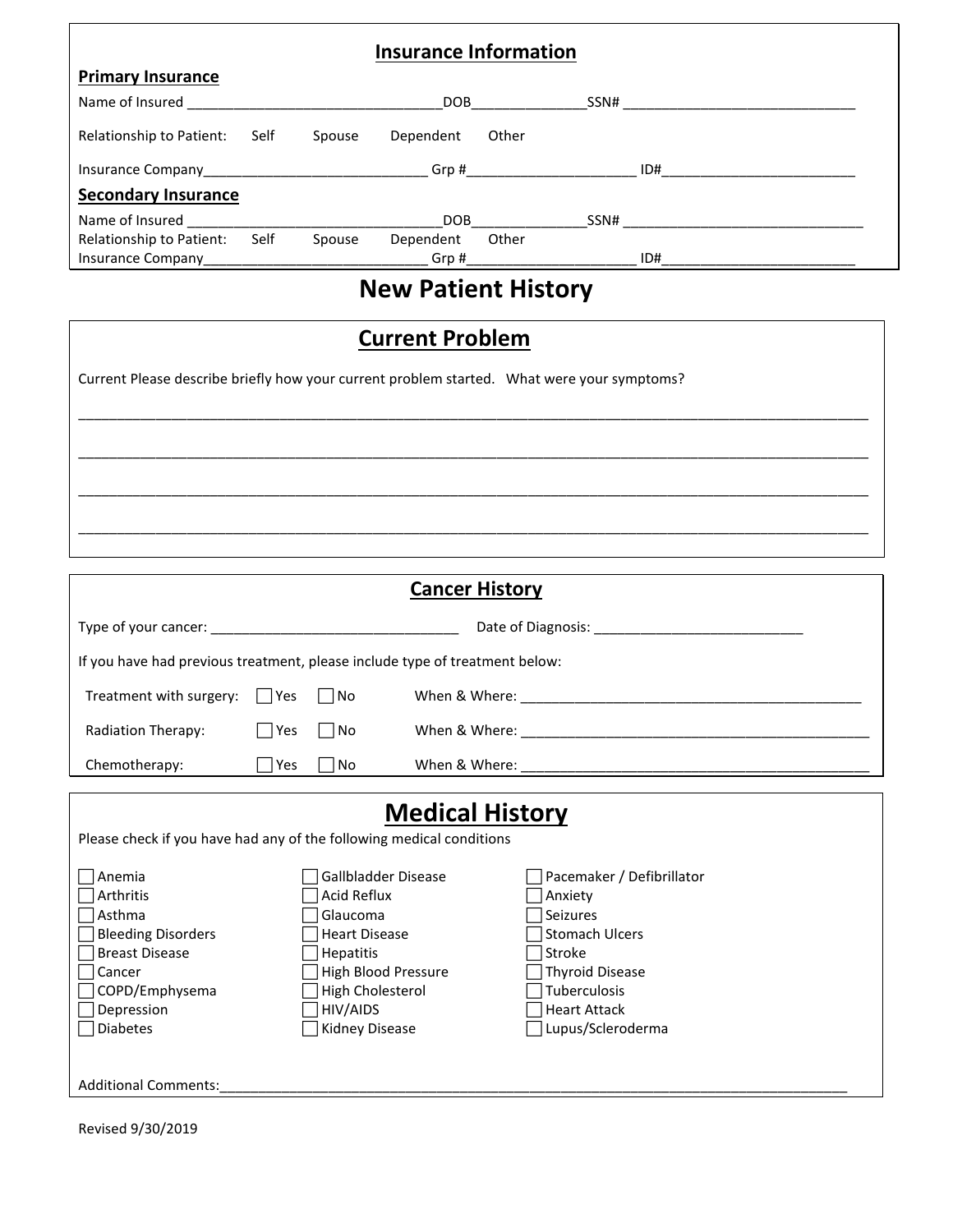| <b>Surgical History</b>                                                                                   |      |       |  |  |  |
|-----------------------------------------------------------------------------------------------------------|------|-------|--|--|--|
| Please list all surgeries, major diseases, illnesses, or conditions for which you have been hospitalized: |      |       |  |  |  |
| Surgeries or hospitalizations                                                                             | Date | Where |  |  |  |
|                                                                                                           |      |       |  |  |  |
| <u> 1989 - John Stein, Amerikaansk politiker (* 1908)</u>                                                 |      |       |  |  |  |
|                                                                                                           |      |       |  |  |  |
| 4.                                                                                                        |      |       |  |  |  |

|                              | <b>Social History</b>                                                                                                                                                                                                                                                                                             |
|------------------------------|-------------------------------------------------------------------------------------------------------------------------------------------------------------------------------------------------------------------------------------------------------------------------------------------------------------------|
| <b>Religious Belief</b>      | $\Box$ Catholic $\Box$ Jewish<br>$\Box$ Protestant $\Box$ Muslim<br>$\Box$ Other: $\Box$                                                                                                                                                                                                                          |
| Have you been<br>exposed to: | $\Box$ Asbestos $\Box$ Chronic Fumes $\Box$ Chronic Dust $\Box$ Radiation $\Box$ Toxic Chemicals                                                                                                                                                                                                                  |
| <b>Alcohol Use</b>           | How many alcoholic beverages do you drink per week:                                                                                                                                                                                                                                                               |
| <b>Smoking Status</b>        | Never smoked<br>$\Box$<br><b>Current Smoker:</b><br>◻<br>How many cigarettes do you smoke a day?<br>Quit<br>□<br>When did you quit? __________<br>How many years did you smoke?<br>How many cigarettes did you smoke per day?<br>□ Cigarettes □ Marijuana □ Cigars or pipes □ Chewing tobacco □ Hookah □<br>Other |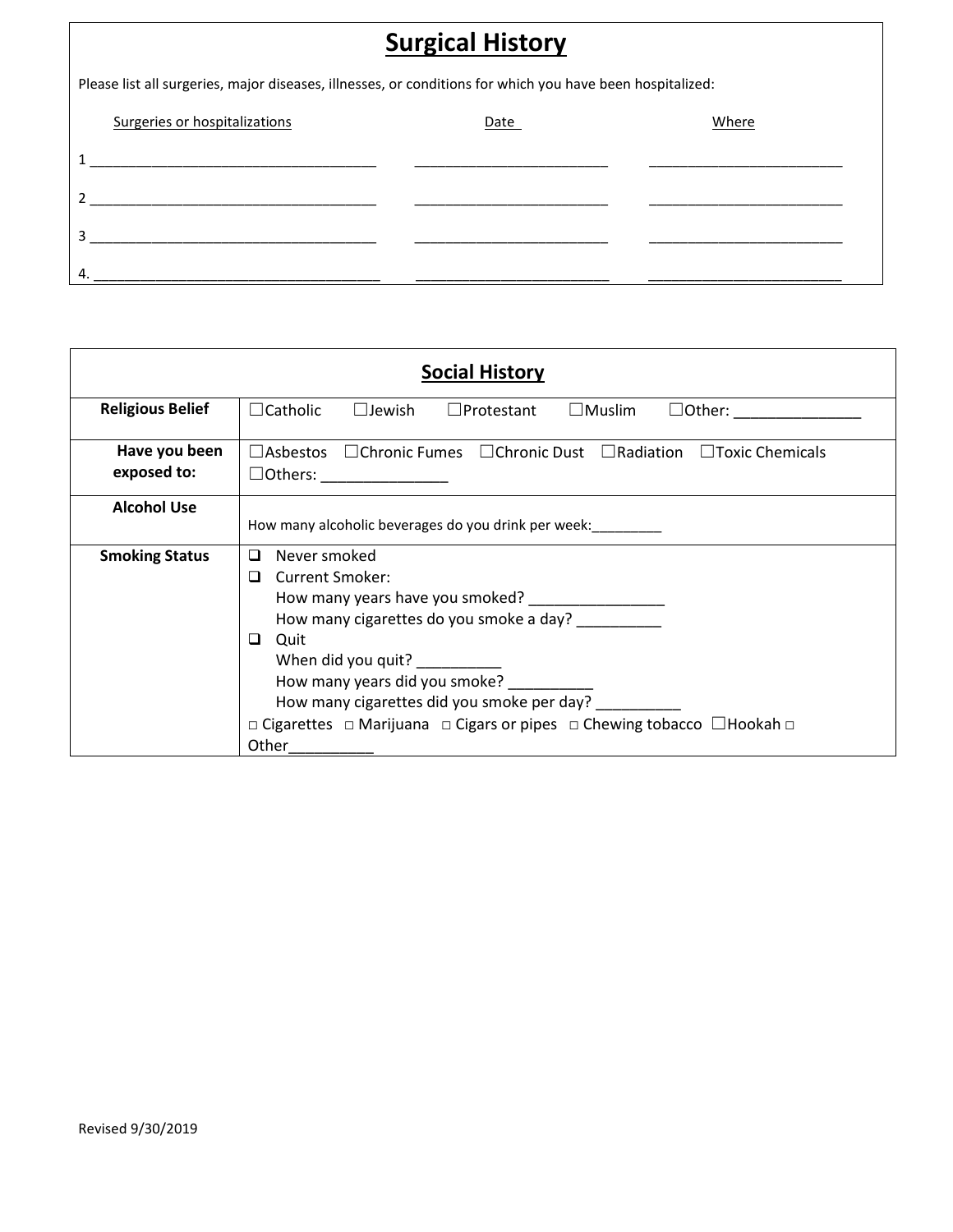### **FAMILY HISTORY**

**Include blood relatives only. Do not include anyone adopted, foster, step-relatives, or those related by marriage. List any current ages or age at time of death.**

| Relative                  | A<br>ge | <b>Alive</b><br>Y/N? | <b>Had Cancer</b><br>Y/N? | If yes, What<br>type? | Died of<br>Cancer Y/N? | <b>Other Medical</b><br>Problems Y/N? | If yes, list medical<br>problem (heart<br>disease, diabetes,<br>etc.) |
|---------------------------|---------|----------------------|---------------------------|-----------------------|------------------------|---------------------------------------|-----------------------------------------------------------------------|
| <b>Mother</b>             |         |                      |                           |                       |                        |                                       |                                                                       |
| <b>Father</b>             |         |                      |                           |                       |                        |                                       |                                                                       |
| Mother's                  |         |                      |                           |                       |                        |                                       |                                                                       |
| <b>Mother</b>             |         |                      |                           |                       |                        |                                       |                                                                       |
| Mother's                  |         |                      |                           |                       |                        |                                       |                                                                       |
| <b>Father</b>             |         |                      |                           |                       |                        |                                       |                                                                       |
| Father's                  |         |                      |                           |                       |                        |                                       |                                                                       |
| <b>Mother</b><br>Father's |         |                      |                           |                       |                        |                                       |                                                                       |
| <b>Father</b>             |         |                      |                           |                       |                        |                                       |                                                                       |
|                           |         |                      |                           |                       |                        |                                       |                                                                       |
| Daughter 1                |         |                      |                           |                       |                        |                                       |                                                                       |
| Daughter 2                |         |                      |                           |                       |                        |                                       |                                                                       |
| Daughter 3                |         |                      |                           |                       |                        |                                       |                                                                       |
| Daughter 4                |         |                      |                           |                       |                        |                                       |                                                                       |
| Son 1                     |         |                      |                           |                       |                        |                                       |                                                                       |
| Son 2                     |         |                      |                           |                       |                        |                                       |                                                                       |
| Son 3                     |         |                      |                           |                       |                        |                                       |                                                                       |
| Son 4                     |         |                      |                           |                       |                        |                                       |                                                                       |
| <b>Sister</b>             |         |                      |                           |                       |                        |                                       |                                                                       |
| <b>Sister</b>             |         |                      |                           |                       |                        |                                       |                                                                       |
| <b>Sister</b>             |         |                      |                           |                       |                        |                                       |                                                                       |
| <b>Brother</b>            |         |                      |                           |                       |                        |                                       |                                                                       |
| <b>Brother</b>            |         |                      |                           |                       |                        |                                       |                                                                       |
| <b>Brother</b>            |         |                      |                           |                       |                        |                                       |                                                                       |
| Other                     |         |                      |                           |                       |                        |                                       |                                                                       |
| Other                     |         |                      |                           |                       |                        |                                       |                                                                       |

Revised 9/30/2019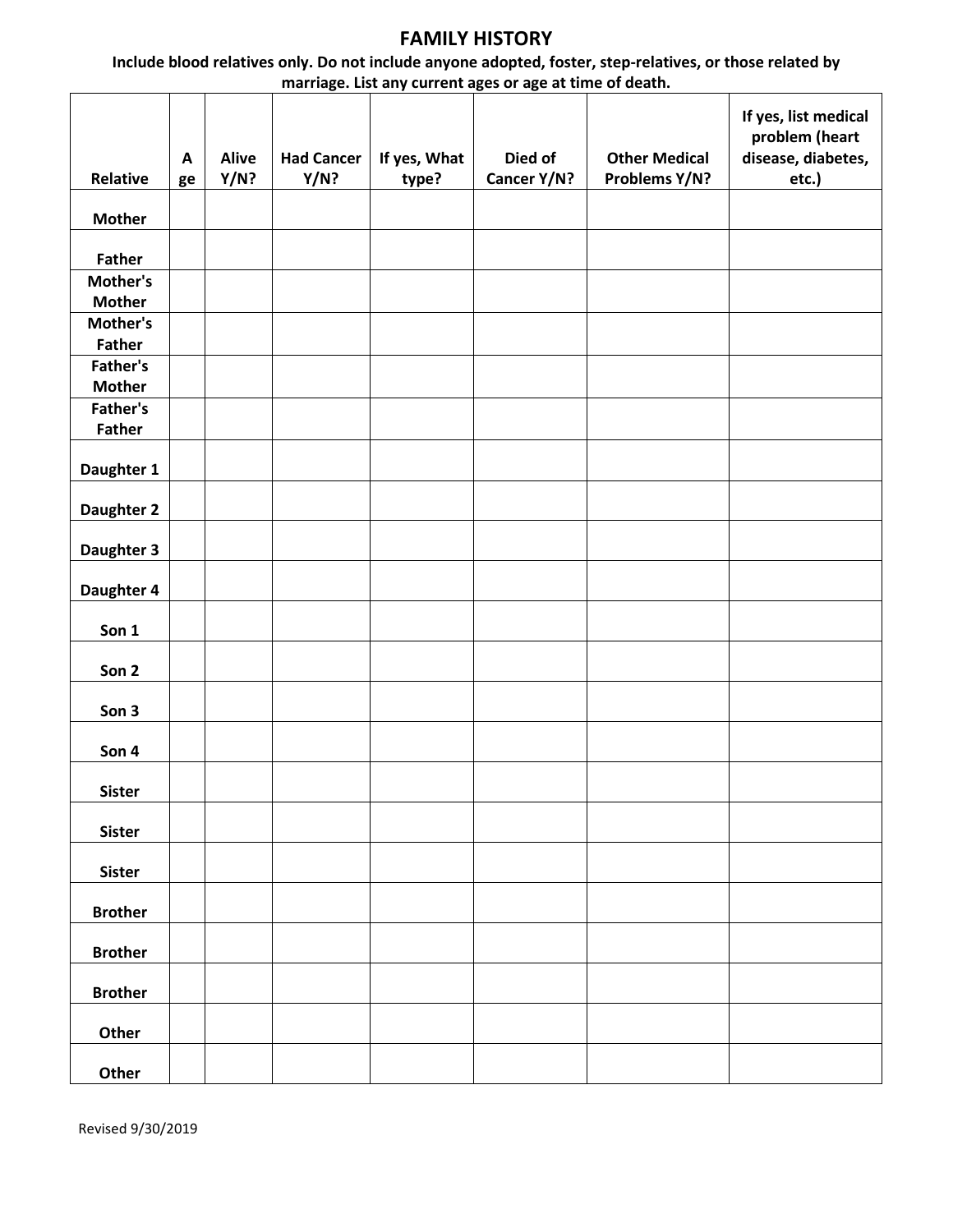## **Female History**

| Age when menstruation began? _______________                                                          |
|-------------------------------------------------------------------------------------------------------|
| Are you still having monthly periods? □ Yes □ No                                                      |
| Is your menstruation slight, moderate, heavy, or irregular? ____________________                      |
| Are you presently using an IUD or birth control pills? __________________________                     |
|                                                                                                       |
| Is there any possibility you could be pregnant at this time? $\Box$ Yes<br>$\Box$ No                  |
| <b>Menopause</b>                                                                                      |
| If you are no longer having a menstrual cycle, at what age did your monthly periods stop? _________   |
| Did your menopause occur as a result of: $\Box$ Natural $\Box$ Surgery $\Box$ Following chemotherapy? |
| Do you experience hot flashes? $\Box$ Yes $\Box$ No                                                   |
| Any previous history of hormone use                                                                   |
| Contraceptive Hormone use: □ No □ If yes, for how many years: ____________                            |
| Post Menopause Hormones: a No alf yes, for how many years: _____________________                      |
| <b>Pregnancies</b>                                                                                    |
| Number of pregnancies: ____________                                                                   |
| Number of children born alive: _______________                                                        |
| What was your age at your first pregnancy? _________________                                          |

**Menstrual History**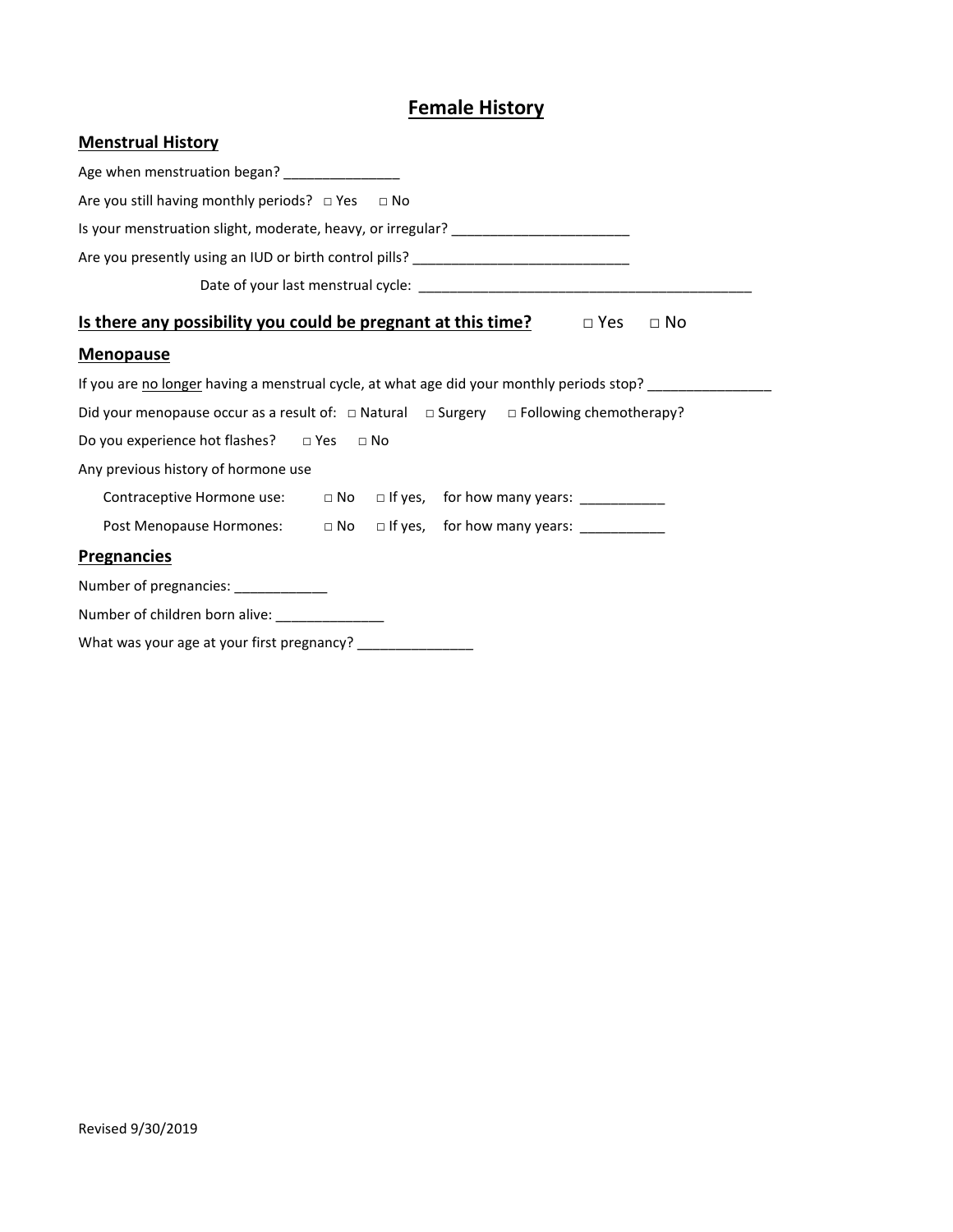# **Current Medication List**

List all medications you are taking, including vitamins, nonprescription drugs, and herbal supplements.

#### **Bring all Medications to your first appointment**

| <b>Drug</b> | <b>Dose</b> | Frequency | <b>Ordering Physician</b> | <b>Date Started</b> |
|-------------|-------------|-----------|---------------------------|---------------------|
|             |             |           |                           |                     |
|             |             |           |                           |                     |
|             |             |           |                           |                     |
|             |             |           |                           |                     |
|             |             |           |                           |                     |
|             |             |           |                           |                     |
|             |             |           |                           |                     |
|             |             |           |                           |                     |
|             |             |           |                           |                     |
|             |             |           |                           |                     |

| Retail Pharmacy Name:     | Phone#     | $\overline{\phantom{0}}$ |
|---------------------------|------------|--------------------------|
| <b>Pharmacy Address:</b>  | Fax $#: ($ | $\overline{\phantom{0}}$ |
| Mail Order Pharmacy Name: | Phone#     | $\overline{\phantom{0}}$ |

| Do you have prescription coverage? | $\Box$ Yes $\Box$ No |  |
|------------------------------------|----------------------|--|
|------------------------------------|----------------------|--|

# **Allergy Information**

Latex Allergy □ Yes □ No Iodine Allergy □ Yes □ No

| <b>OTHER ALLERGY INFORMATION</b> | <b>REACTION</b> | <b>Date/Year Started</b> |
|----------------------------------|-----------------|--------------------------|
|                                  |                 |                          |
|                                  |                 |                          |
|                                  |                 |                          |
|                                  |                 |                          |
|                                  |                 |                          |

Revised 9/30/2019